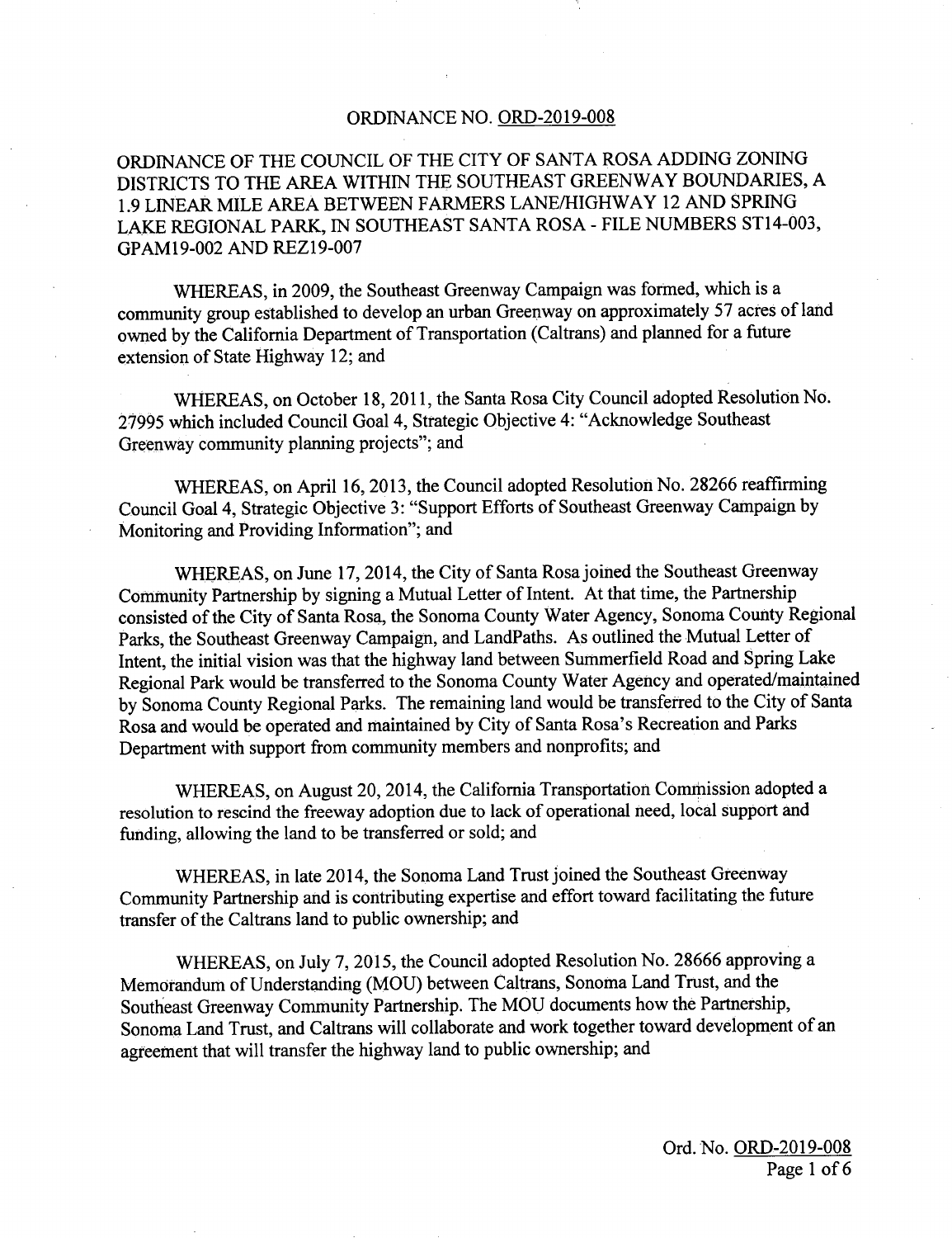WHEREAS, the MOU states that the City of Santa Rosa would develop an Existing Conditions, Opportunities and Constraints Report to document existing conditions on the property and opportunities and constraints resulting from existing adopted plans. This report was completed and presented to the City Council on October 6, 2015; and

WHEREAS, on October 6, 2015, the Council considered the information contained in the Existing Conditions, Opportunities and Constraints Report and adopted Resolution No. 28696, initiating <sup>a</sup> General Plan Amendment and Rezoning of the site, along with development of an Environmental Impact Report (EIR); and

WHEREAS, on June 14, 2016, the Council approved a Professional Services Agreement with PlaceWorks, Inc. for preparation of the General Plan Amendment, Rezoning, and EIR for the 57-acre site; and

WHEREAS, on August 6, 2016, the first community workshop was held, with participants envisioning desired uses on the site; and

WHEREAS, on October 8, 2016, the second community workshop was held for participants to consider and provide feedback regarding draft guiding principles and three land use and circulation alternatives; and

WHEREAS, on November 1, 2016, a joint meeting of the Planning Commission and City Council was held to review the draft guiding principles, land use and circulation concept alternatives, and results from the public outreach effort. At the meeting, the Council and Commission directed staff to create <sup>a</sup> single draft land use and circulation concept alternative; and

WHEREAS, on March 28, 2017, a second joint meeting of the Planning Commission and City Council was held to receive feedback on the single preferred land use and circulation alternative and proposed General Plan amendment; and

WHEREAS, on April 24, 2017, a Notice of Preparation ( NOP) of an Environmental Impact Report was mailed to properties within 500 feet of the project area, and was distributed for a 30-day public review period, ending on May 23, 2017, to State agencies and other local and regional agencies, departments and individuals that requested notification; and

WHEREAS, on May 15, 2017, a Scoping Meeting was held at the Bennett Valley Senior Center to gather comments and guidance on the scope and content of the EIR from the community, interested public agencies, and organizations; and

WHEREAS, a notice of availability of the 2017 Draft EIR was provided and the 2017 Draft EIR was made available to the public for review and comment for <sup>a</sup> period of 45 days beginning on August 21, 2017 and ending on October 4, 2017; and

WHEREAS, on September 14, 2017 the Planning Commission held a noticed public hearing regarding the Southeast Greenway General Plan Amendment and Rezoning project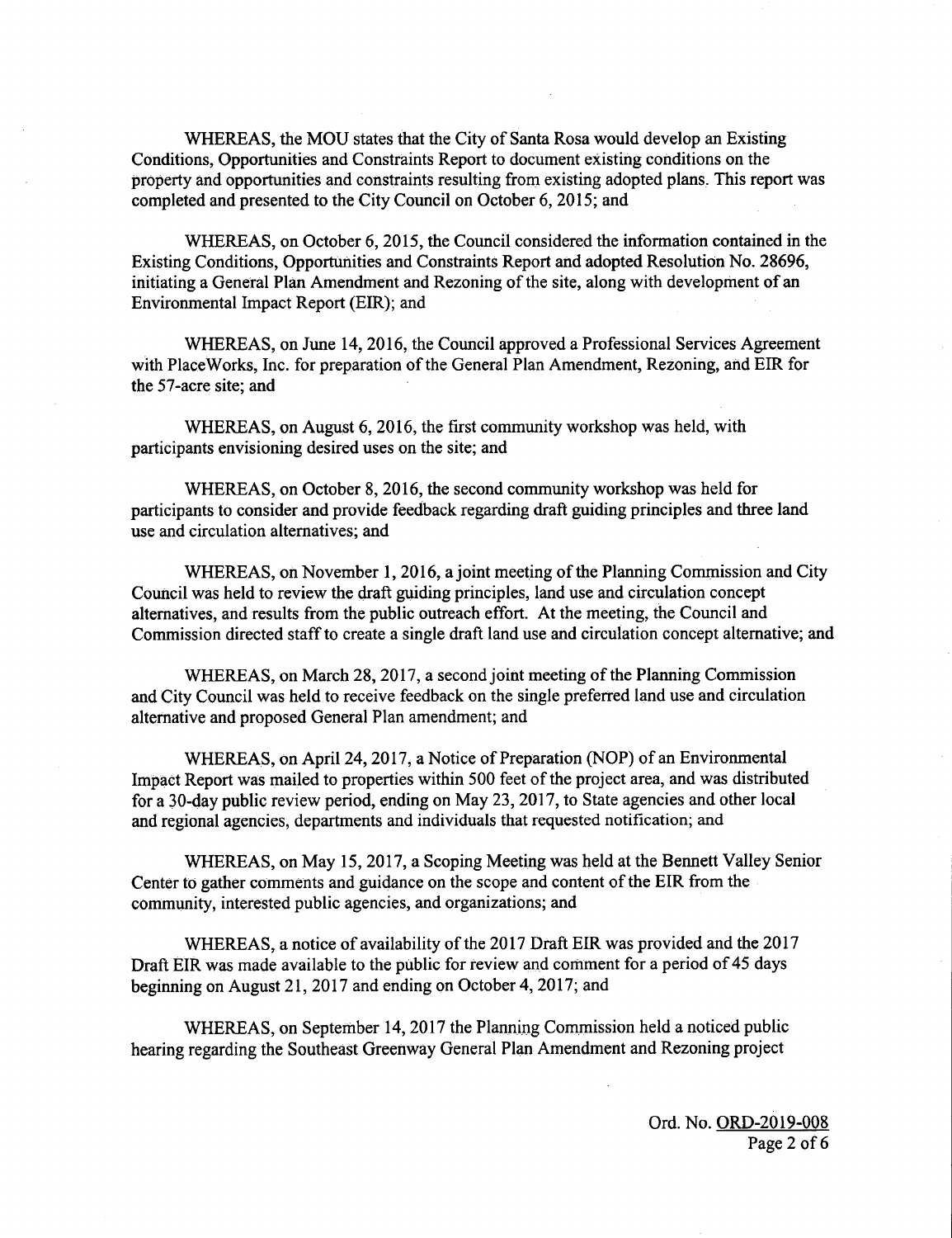Project) and 2017 Draft EIR at which time all persons wishing to be heard were invited to speak or submit written comment; and

WHEREAS, during the public review period for the 2017 Draft EIR, the City received public comments requesting additional traffic analysis to address future conditions without the Farmers Lane Extension (if the roadway extension is not completed prior to the Southeast Greenway project). Following the October 4, 2017 closing of the public review period, staff and the consultant team began work on preparing the additional traffic analysis; and

WHEREAS, on October 8, 2017, and continuing for days thereafter, a series of wildfires burned over 90,000 acres in Sonoma County and damaged or destroyed approximately 3,000 homes and 100 commercial structures within the City of Santa Rosa. Due to the impact on City staff resources related to the fires, as well as staff's work on the Council's existing priorities, most notably implementation of the City's Housing Action Plan, work on the Southeast Greenway project was put on hold; and

WHEREAS, in November 2018, with much of the policy work related to the wildfires complete and significant progress made towards the Housing Action Plan initiatives, staff redirected time toward completion of the Project, and finalization of the updated traffic analysis; and

WHEREAS, a Revised Draft Environmental Impact Report ( Revised Draft EIR) was prepared and sent to the State Clearinghouse for review by State agencies. The Revised Draft EIR was prepared to evaluate a new traffic scenario and any subsequent residual impacts in response to written and verbal comment made during the 45- day public review period for the 2017 Draft EIR. The written and verbal comments requested that additional traffic analysis be conducted to address potential impacts should the Southeast Greenway project be constructed prior to the extension of Farmers Lane. In compliance with Section 15088.5(f) of the CEQA Guidelines, the Draft EIR was revised to include the new traffic scenario and changes to the traffic noise evaluation; and

WHEREAS, a notice of availability of the Revised Draft EIR was provided and the Revised Draft EIR was made available to the public for review and comment for <sup>a</sup> period of 45 days beginning on January 28, 2019 and ending on March 13, 2019; and

WHEREAS, on February 14, 2019 the Planning Commission held a noticed public hearing regarding the Revised Draft EIR at which time all persons wishing to be heard were invited to speak or submit written comment; and

WHEREAS, on May 23, 2019 at a public meeting of the Planning Commission, the Commission unanimously recommended that the City Council adopt an ordinance adding zoning districts to the area within the Southeast Greenway boundaries, a 1. 9 linear mile area between Farmers Lane/Highway 12 and Spring Lake Regional Park; and

WHEREAS, the Council has considered the Final Environmental Impact Report (EIR) and, by separate resolutions, certified the Final EIR, made findings of fact, a statement of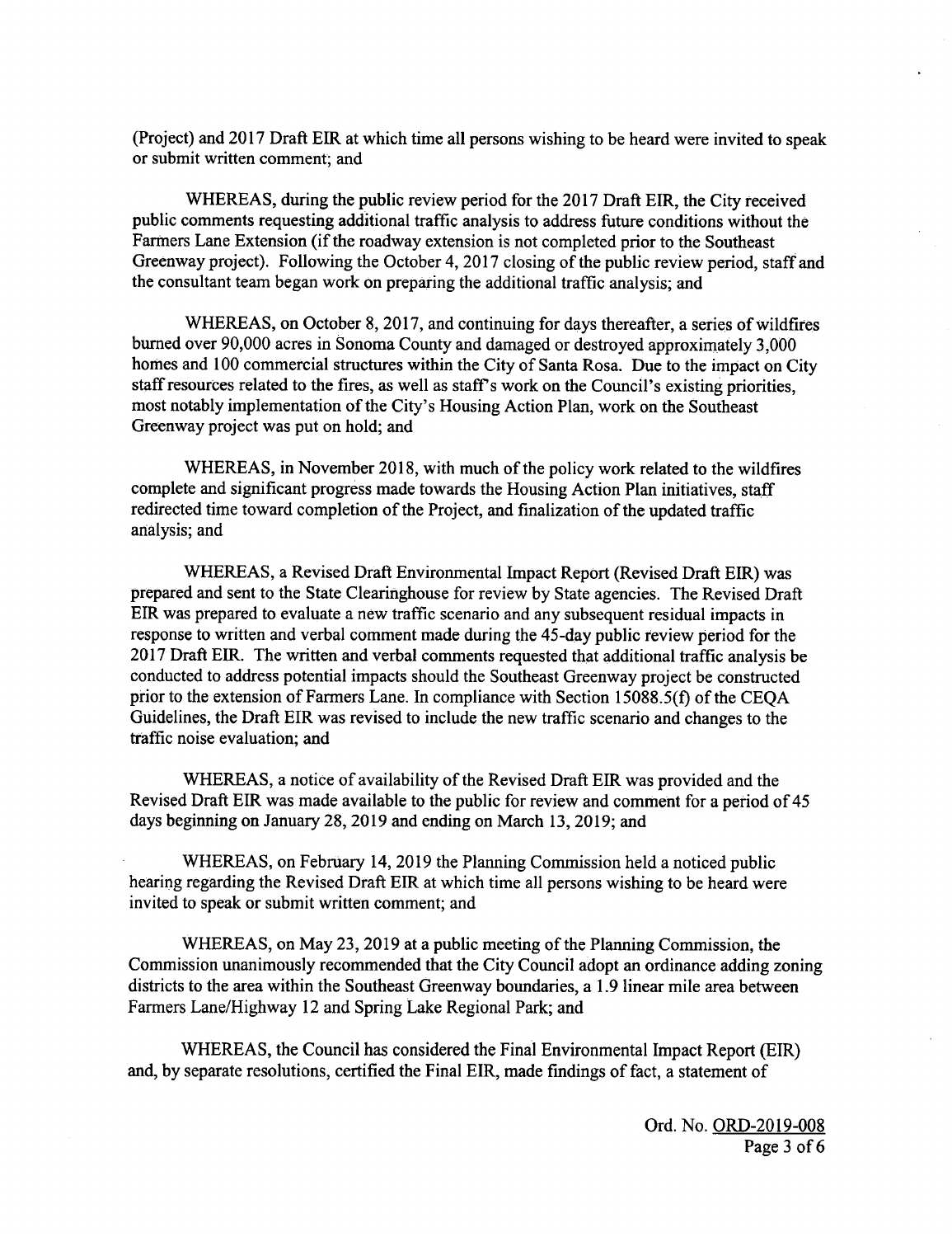overriding considerations and adopted a mitigation and monitoring program for the Southeast Greenway General Plan Amendment and Rezoning Project; and

WHEREAS, adoption of the Southeast Greenway General Plan Amendment and Rezoning Project will further General Plan land use, transportation and open space goals and objectives that support intensification of land uses around public services, improved multi-modal connectivity and circulation, and enhancement of the physical environment.

## THE PEOPLE OF THE CITY OF SANTA ROSA DO ENACT AS FOLLOWS:

Section 1. The Council of the City of Santa Rosa finds that the lack of any zoning classification of for the area located within the boundaries of the Southeast Greenway, a 1. 9 linear mile area between Farmers Lane/ Highway 12 and Spring Lake Regional Park, in southwest Santa Rosa that was previously identified for an extension of Highway 12, as identified below, is no longer appropriate, given the California Transportation Commission's August 20, 2014 adoption of a resolution rescinding the freeway adoption, and that adding zoning districts to the area is required for public convenience, necessity and general welfare.

Section 2. The Council finds, based on the evidence and records presented, that the proposed Zoning Districts identified in Section <sup>3</sup> are appropriate for the area listed below Subject Area"), and that the addition of the proposed Zoning Districts are appropriate for the area identified in Section 3, due to the Subject Areas physical configuration and location adjacent to established development. The Council further finds and determines that:

- A. The proposed zoning districts are consistent with the goals and policies of all elements of the General Plan in that it adds zoning districts to the area that are necessary to implement the Southeast Greenway illustrative map included in the Environmental Impact Report and the General Plan 2035 Land Use and Livability Element, which was developed in consultation with the community, the Planning Commission and the City Council; and
- B. The addition of Zoning Districts for the Subject Area would not be detrimental to the public interest, health, safety, convenience, or welfare of the City in that no physical changes are proposed as part of this project and permissible future uses under the new Zoning Districts will be compatible with the surrounding neighborhoods; and
- C. The proposed zoning districts are internally consistent with other applicable provisions of this Zoning Code; and
- D. The area is physically suitable including absence of physical constraints, access and compatibility with adjoining land uses, and provision of utilities for the proposed addition of Zoning Districts for the Subject Area.

Section 3. All conditions required by law having been satisfied and all findings with relation thereto having been made, Title 20 of the Santa Rosa City Code is amended by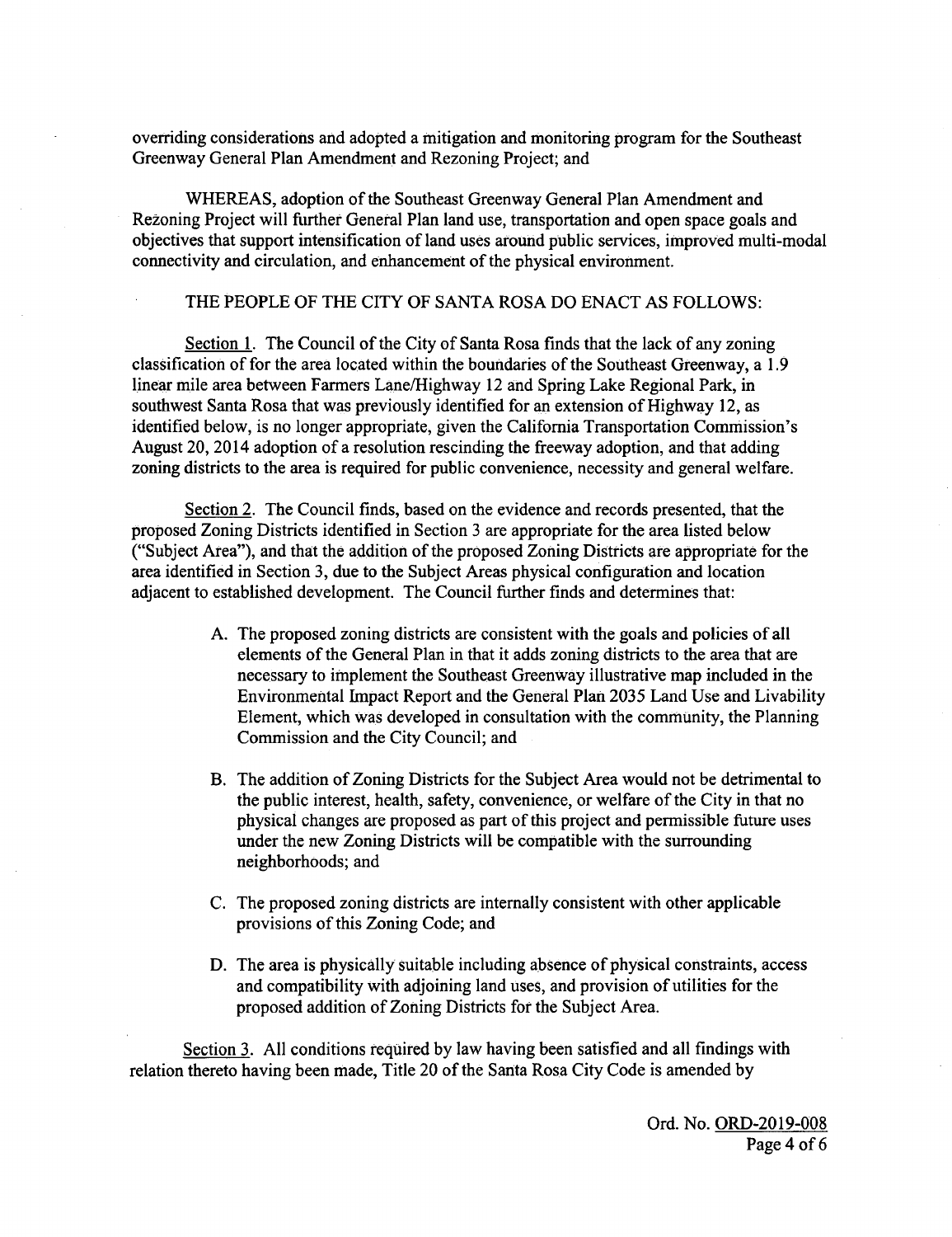amending the "Zoning Map of the City of Santa Rosa," as described in Section 20-20.020, so as to add the classification of the following Districts listed under New Zone to the area identified under Location:

| <b>LOCATION</b>                                                                                                                                                                                                                                                    | <b>PREVIOUS ZONE</b> | <b>NEW ZONE</b>                      |
|--------------------------------------------------------------------------------------------------------------------------------------------------------------------------------------------------------------------------------------------------------------------|----------------------|--------------------------------------|
| The area between Vallejo Street and the<br>Highway 12 westbound on-ramp, from Farmers<br>Lane east to Matanzas Creek                                                                                                                                               | None                 | R-3-18 (Multi-Family<br>Residential) |
| The triangular area between the Highway 12<br>westbound on-ramp and Hoen Avenue<br>Frontage Road, on the east side of Farmers<br>Lane                                                                                                                              | None                 | CG (General<br>Commercial)           |
| An approximately 129-foot wide area on the<br>north side of the Southeast Greenway, From<br>Yulupa Avenue west to Janet Way                                                                                                                                        | None                 | CN (Neighborhood<br>Commercial)      |
| The area between the north and south<br>boundaries of the Southeast Greenway area,<br>from Matanzas Creek east to Spring Lake<br>Regional Park, excluding the Medium Density<br>Residential/Retail and Business Services area<br>on the west side of Yulupa Avenue | None                 | OSR (Open Space-<br>Recreation)      |

Section 4. In addition to any other conditions that are deemed appropriate or necessary at the time a Use Permit or other development permit is applied for, any development approval for these areas shall be expressly conditioned to require the applicant to fulfill the following condition:

Sewer connections for this development, or any part thereof, will be allowed only in accordance with the requirements of the California Regional Water Quality Control Board, North Coast Region, in effect at the time that the building permit(s) for this development, or any part thereof, are issued.

Section 5. Environmental Determination. The Council finds that the Final Environmental Impact Report prepared for the Southeast Greenway General Plan Amendment and Rezoning Project, certified by this Council by Resolution No. RES-2019-093 adequately describes and analyzes the addition of new Zoning Districts to the Subject Area as set forth herein, and that no further environmental review is required.

Section 6. Severability. If any section, subsection, sentence, clause, phrase or word of this ordinance is for any reason held to be invalid and/or unconstitutional by a court of competent jurisdiction, such decision shall not affect the validity of the remaining portions of this ordinance.

 $111$ 

 $111$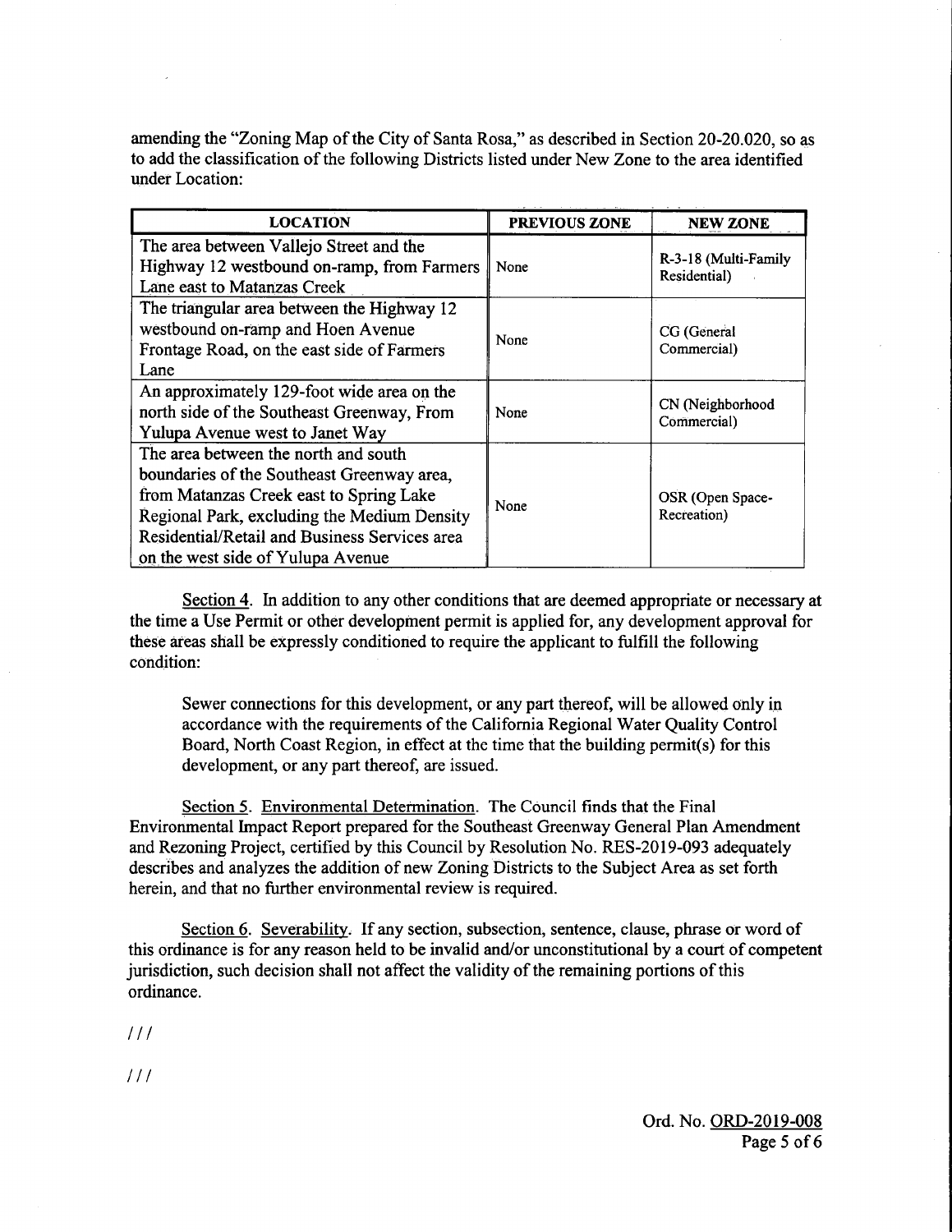Section 7. Effective Date. This ordinance shall take effect on the 31st day following its adoption.

This ordinance was introduced by the Council of the City of Santa Rosa on July 9, 2019.

IN COUNCIL DULY PASSED AND ADOPTED this 16th day of July, 2019.

AYES: (5) Mayor Schwedhelm, Vice Mayor Rogers, Council Members Fleming, Olivares, Tibbetts

 $NOES:$  (0)

ABSENT: (1) Council Member Combs

ABSTAIN: (1) Council Member Sawyer

,Munis אמג ATTEST: Dina Manis (Jul 23, 2019) APPROVED: Chris Roger (Jul 23, 2019)

Acting City Clerk Vice Mayor

APPROVED AS TO FORM: Sue Beller

City Attorney

Ord. No. ORD-2019-008 Page <sup>6</sup> of 6